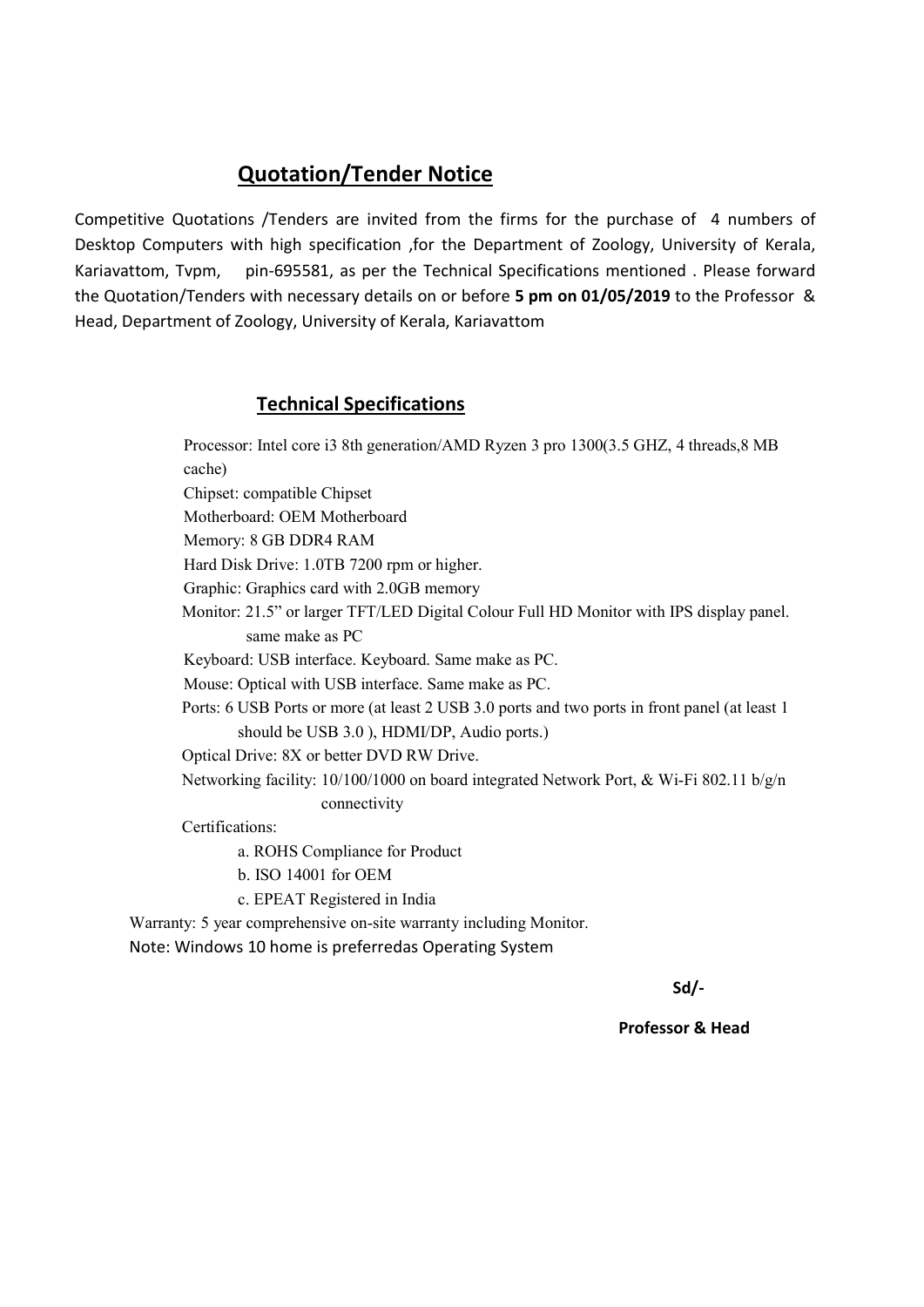Competitive Quotations /Tenders are invited from the firms for the purchase of Desktop Computers with medium specification (3 numbers) for the Department of Zoology, University of Kerala, Kariavattom, Tvpm, pin-695581, as per the Technical Specifications mentioned . Please forward the Quotation/Tenders with necessary details on or before 5 pm on 01/05/2019 to the Professor & Head, Department of Zoology, University of Kerala, Kariavattom

### Technical Specifications

Processor: Intel Core i3  $8<sup>th</sup>$  generation Chipset: compatible Chipset Motherboard: OEM Motherboard Memory: 4 GB DDR4 RAM Hard Disk Drive: 1.0TB 7200 rpm or higher. Monitor: 19.5 inch or larger TFT/LED HD Digital Colour Monitor with IPS display panel. same make as PC Keyboard: USB interface. Keyboard. Same make as PC. Mouse: Optical with USB interface. Same make as PC. Ports: 6 USB Ports or more (at least 2 USB 3.0 ports and two ports in front panel (atleast 1 should be USB 3.0 ), HDMI, Audio ports. Optical Drive: 8X or better DVD RW Drive. Networking facility: 10/100/1000 on board integrated Network Port, & Wi-Fi 802.11 b/g/n connectivity Certifications: a. ROHS Compliance for Product

- b. ISO 14001 for OEM
- c. EPEAT Registered in India
- Warranty: 5 year comprehensive on-site warranty including Monitor.
- Note: Windows 10 home is preferredas Operating System

Sd/-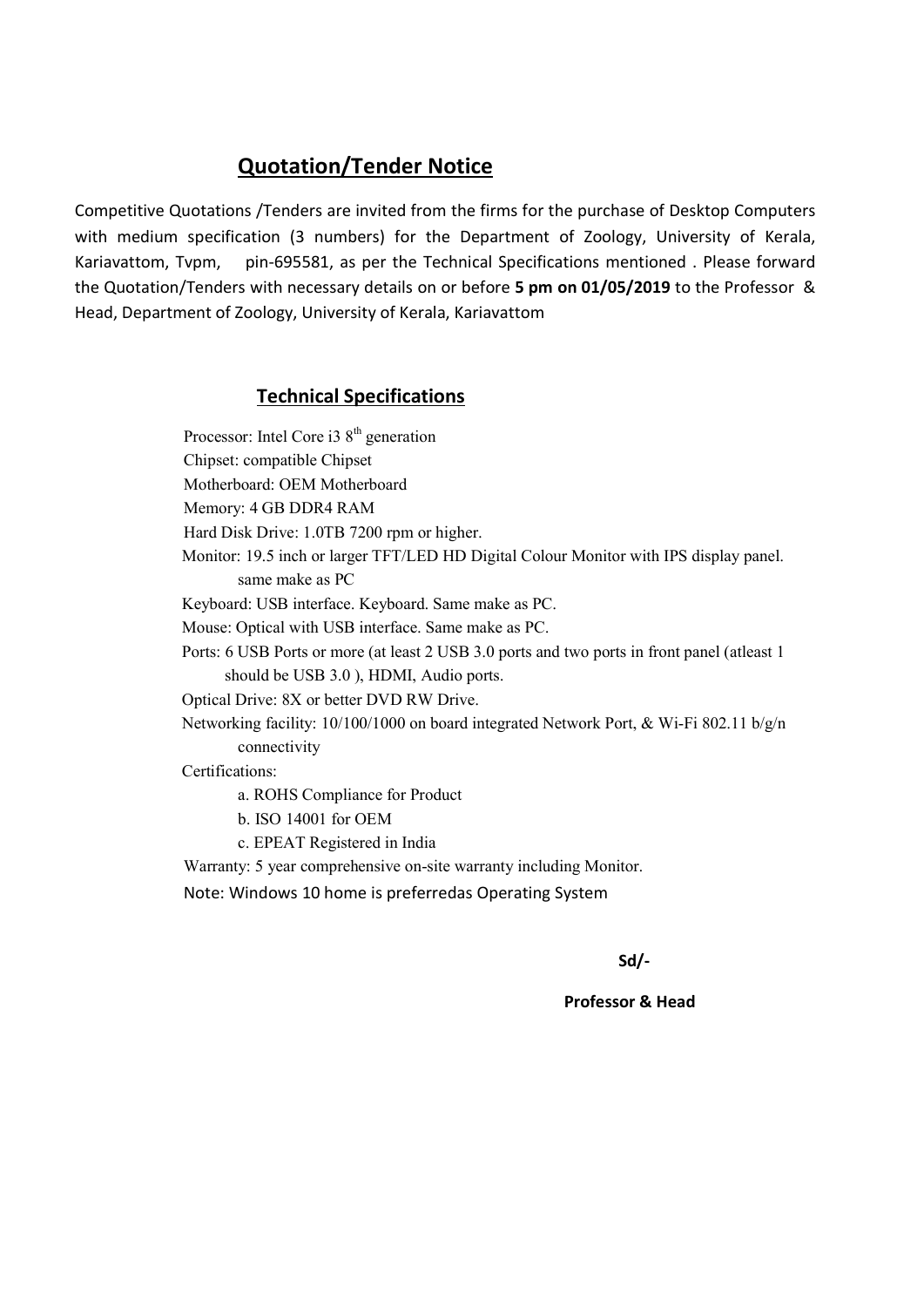Competitive Quotations /Tenders are invited from the firms for the purchase of Multifunction Laser Printers (6 numbers) for the Department of Zoology, University of Kerala, Kariavattom, Tvpm, pin-695581, as per the Technical Specifications mentioned. Please forward the Quotation/Tenders with necessary details on or before 5 pm on 01/05/2019 to the Professor & Head, Department of Zoology, University of Kerala, Kariavattom

### Technical Specifications

Type: Printer/Copier/Scanner Print Method: Monochrome Laser Paper handling: A4, Letter Paper capacity:  $250$  sheets  $+ 1$  sheet manual tray LCD Display Supported OS: Ubuntu, Windows Memory size: 32 MB Duty Life Cycle: 10000 pages per month Features: Support for Auto Duplex printing Warranty: 3 year comprehensive onsite warranty Printer Print Speed: 20 PPM or above Print Resolution: 600X600 dpi Laser Monochrome Copier Resolution (Copier): 600x600 dpi Reduction/Enlargement: 25%-400% Scanner Scan: Color, Grayscale, Monochrome Scan resolution: Minimum 600x600 dpi Scan type: Flatbed and ADF Scan to PC facility Scan Formats: PDF, JPEG, JPG Interfaces Local: Hi-Speed USB 2.0 Network: 10-Base-T/100 Base-TX Ethernet Sharing facilities: Network printer sharing, network scanner sharing

Sd/-